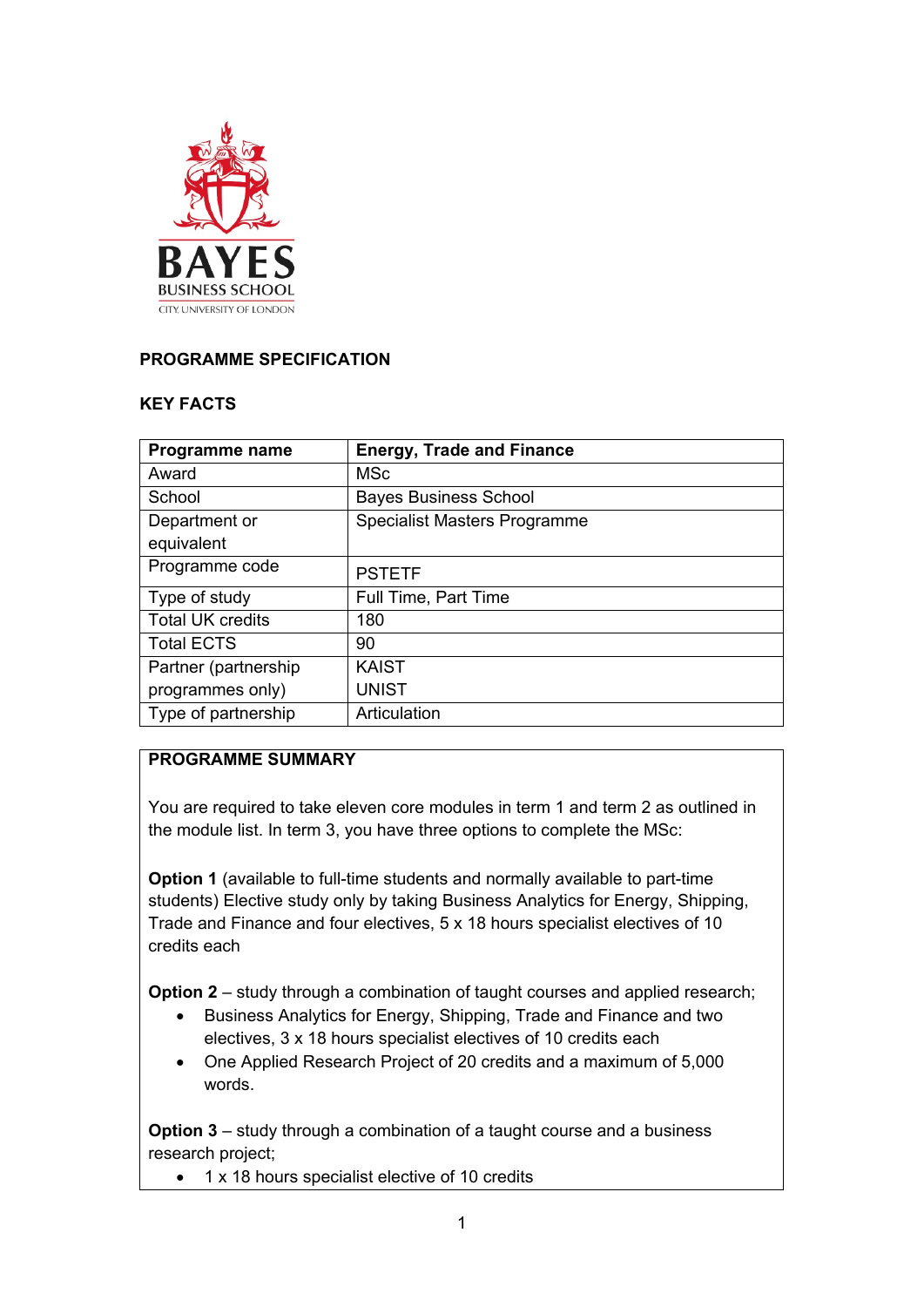• One Business Research Project of 40 credits and a maximum of 10,000 words

## Learning and Teaching

In line with the School's Learning and Teaching Strategy, the programme team promotes learning and teaching characterized by a diversity of resources and teaching styles and techniques, which recognize that the School operates in an ever-changing environment.

Throughout the course, where possible, lecturers will emphasise the many ethical issues that arise in the context of energy trade and finance. In so doing you will be encouraged to share your views with your lecturers and with your class mates, where a diversity of opinion is to be expected and encouraged.

### Aims

In addition to the aims and objectives of the Business School, the aim of this MSc programme is to produce an informed, knowledgeable, confident, networking executive, who can perform in an international business environment, under pressure and within time constraints. This aim falls within City's strategic aims of providing high quality education, making a significant contribution to the success of London as a world city and increasing its international scope and reputation.

The objective of the course is to make it possible for you to:

- Acquire a solid theoretical background in the areas of energy, transportation, trade and finance;
- Acquire up-to-date knowledge, based both on academic theory and on practical applications;
- Acquire IT, presentation, team working and critical thinking skills;
- Work under pressure in a very competitive environment;
- Obtain a qualification which enables you to succeed in the fields of energy and commodity trading, shipping, finance and related areas.

The course structure, content and teaching methods are attuned to the objectives set out above. The degree to which these objectives are attainable can be deduced from the successful placement of graduates in about 50 countries around the world.

# **WHAT WILL I BE EXPECTED TO ACHIEVE?**

**On successful completion of this programme, you will be expected to be able to:**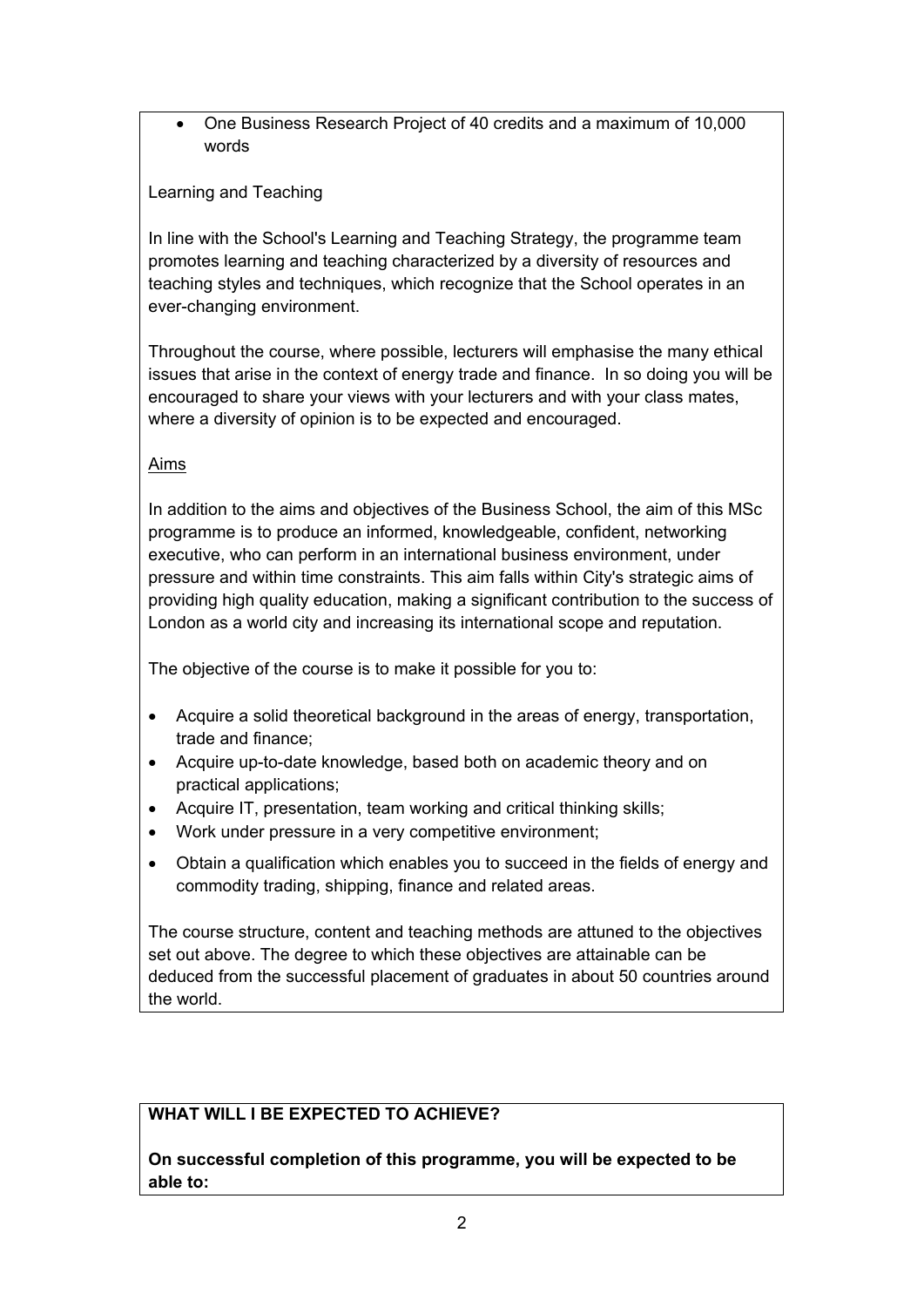Knowledge and understanding:

- demonstrate advanced knowledge of energy economics, including oil, gas, coal, electricity and renewables;
- master advanced knowledge in the areas of the oil/gas and electricity business and trading, as well as associated areas;
- master knowledge of finance, with a focus on corporate finance and financial markets and institutions.

Skills:

- Use all the necessary tools in order to be able to formulate decisions in the areas of Oil and Energy, such as refinery/petrochemical economics, energy transport solutions (pipeline/ship), electricity generation, transmission and distribution, and managing energy price and other risks.
- Analyse intrinsic and external factors affecting business situations, especially those related to the oil, gas, electricity and finance sectors.
- Use your quantitative skills in decision making processes.
- Synthesise all the factors affecting business situations and then propose solutions to the business problems presented to you.
- Make informed decisions within practical financial contexts. Examples include: company valuation, dividend policy, debt/equity financing, the use of money and other financial markets, hedging various risk exposures.
- Utilise your computing skills in business decision making
- Carry out independent research in one of the subject areas and present your research in a coherent and professional manner.
- Carry out independent research work and present the results effectively in a written report to a specialist audience.
- Communicate ideas orally in an effective manner and within time constraints.
- Communicate ideas effectively and succinctly to a professional audience.

Values and attitudes:

• Understand the ethics (especially the concept of "fair play") in the practice of business in all the areas covered by your programme.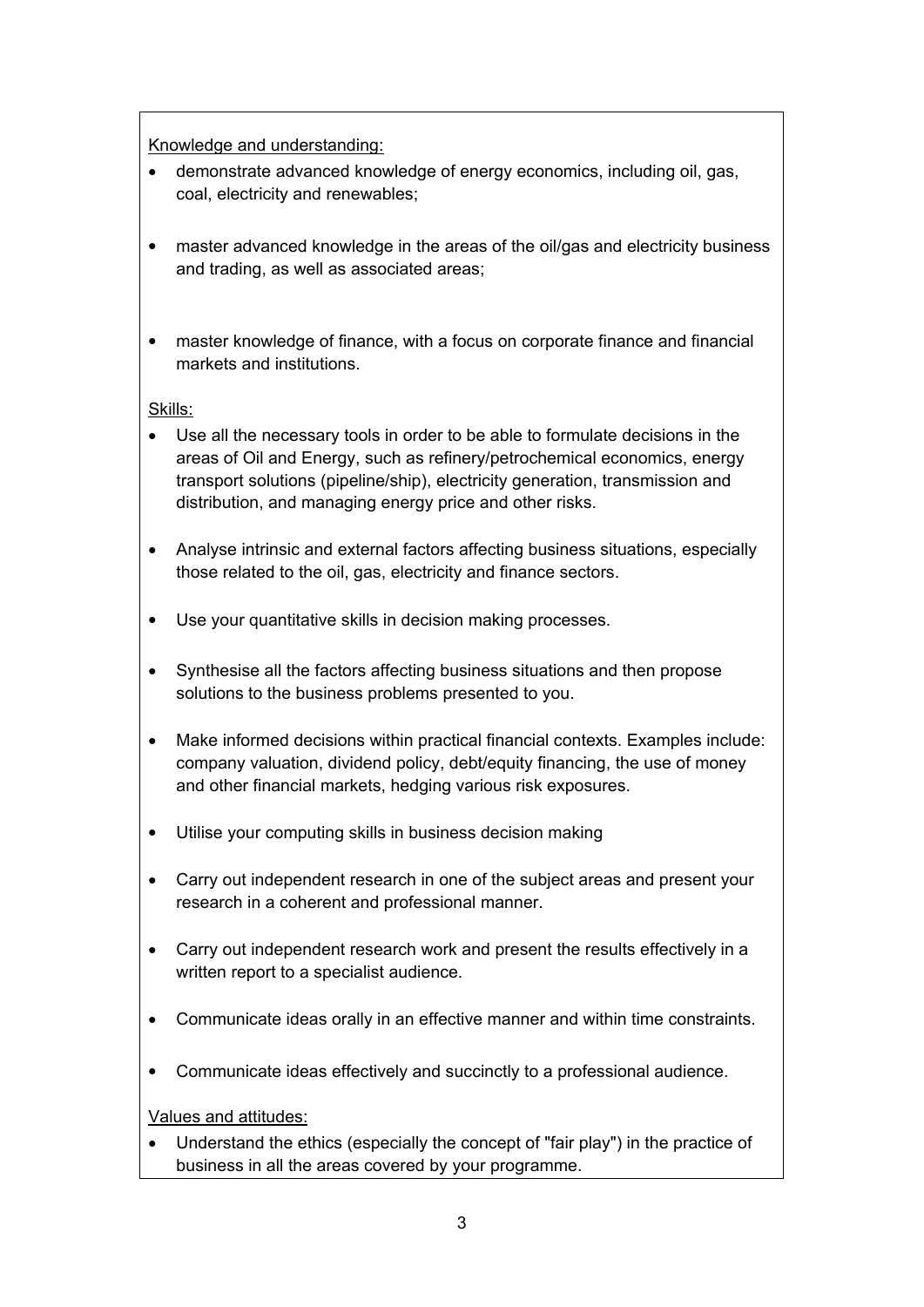# **HOW WILL I LEARN?**

Teaching and learning methods include the opportunity for you to apply your knowledge and expertise to problems beyond those generally encountered. A range of teaching and learning strategies are used to help you meet the different learning outcomes and to cater for the varied backgrounds and experiences of you and your fellow students.

- Lectures and directed reading are used to help to help you achieve an understanding of the current level of knowledge in the relevant areas.
- Case studies, the use of specialist software package and real life exercises as well as contributions from outside speakers are used to achieve integration between theory and practice.
- Substantial pieces of individual work such as a Business Research Project will provide you with the opportunity to acquire research and report writing skills on an individual basis and you will also work in small groups with your fellow students in order to benefit from peer interaction.
- Group coursework in term 2 will offer you the opportunity to work in several diverse teams, on a number of different topics, including a business plan proposal which you will have to present to a panel of faculty staff and, possibly, external judges. While working in teams, you will also have the opportunity to undertake assessment of your peers.
- Classes are supported by e-learning material which is available on the Moodle Virtual Learning Network.

The assessment of the course will also support your learning:

- Coursework provides ongoing feedback on your programme.
- Tests will assess the knowledge gained.
- Examinations provide a more in-depth assessment of knowledge gained and also assess your problem solving abilities.

The MSc in Energy, Trade and Finance is designed and structured to allow for intellectual progression through core modules taught in terms 1 and 2. Modules taught in term 2 normally build on the knowledge and skills acquired in term 1. Term three allows for further progression by choosing specialist elective modules or a dissertation/project, where students can apply knowledge and skills acquired earlier in the programme.

A minimum of 10 teaching and learning hours (both contact and non-contact) are required for each credit awarded. The precise weighting of different types of teaching and learning depends on the modules you take and the breakdown is therefore provided within the appropriate module specifications.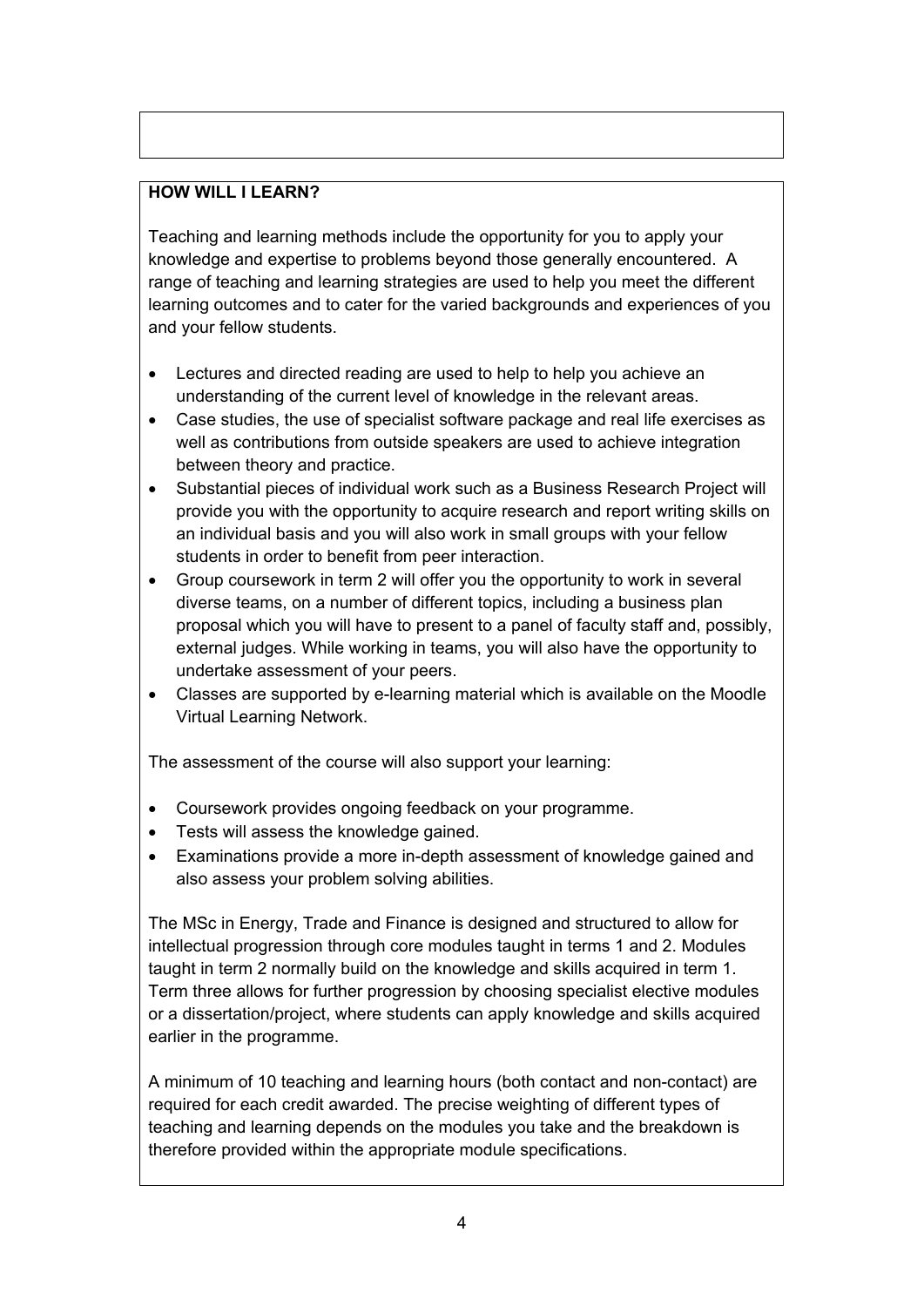Non-contact hours are for self-directed study and account for the **minimum**  amount of time you should spend studying independently, including subject research, reading, working in groups and completing assignments and other homework.

**Overall teaching and learning hours: approx 1850 hours Contact hours: approx. 405-475 hours depending on term 3 choices**

# **WHAT TYPES OF ASSESSMENT AND FEEDBACK CAN I EXPECT?**

### Assessment and Assessment Criteria

This course is assessed by coursework and examinations and applies standard MSc grade related criteria.

Assessment Criteria are descriptions, based on the intended learning outcomes, of the skills, knowledge or attitudes that you need to demonstrate in order to complete an assessment successfully, providing a mechanism by which the quality of an assessment can be measured. Grade-Related Criteria are descriptions of the level of skills, knowledge or attributes that you need to demonstrate in order achieve a certain grade or mark in an assessment, providing a mechanism by which the quality of an assessment can be measured and placed within the overall set of marks. Assessment Criteria and Grade-Related Criteria will be made available to you to support you in completing assessments. These may be provided in programme handbooks, module specifications, on the virtual learning environment or attached to a specific assessment task*.*

### Feedback on assessment

Feedback will be provided in line with our Assessment and Feedback Policy and will be provided in a variety of ways throughout your course, both formally and informally, in order to support your learning.

You will normally be provided with coursework feedback within three weeks of the submission deadline or assessment date. This would normally include a provisional grade or mark. The timescale for feedback on final projects or dissertations may be longer. Examination grades will be provided once they have been agreed by an Assessment Board.

More details about the feedback you can expect from individual modules and assessments will be provided by your lecturers.

The full policy can be found at: [https://www.city.ac.uk/\\_\\_data/assets/pdf\\_file/0008/68921/assessment\\_and\\_feedback\\_policy.pdf](https://www.city.ac.uk/__data/assets/pdf_file/0008/68921/assessment_and_feedback_policy.pdf)

# Assessment Regulations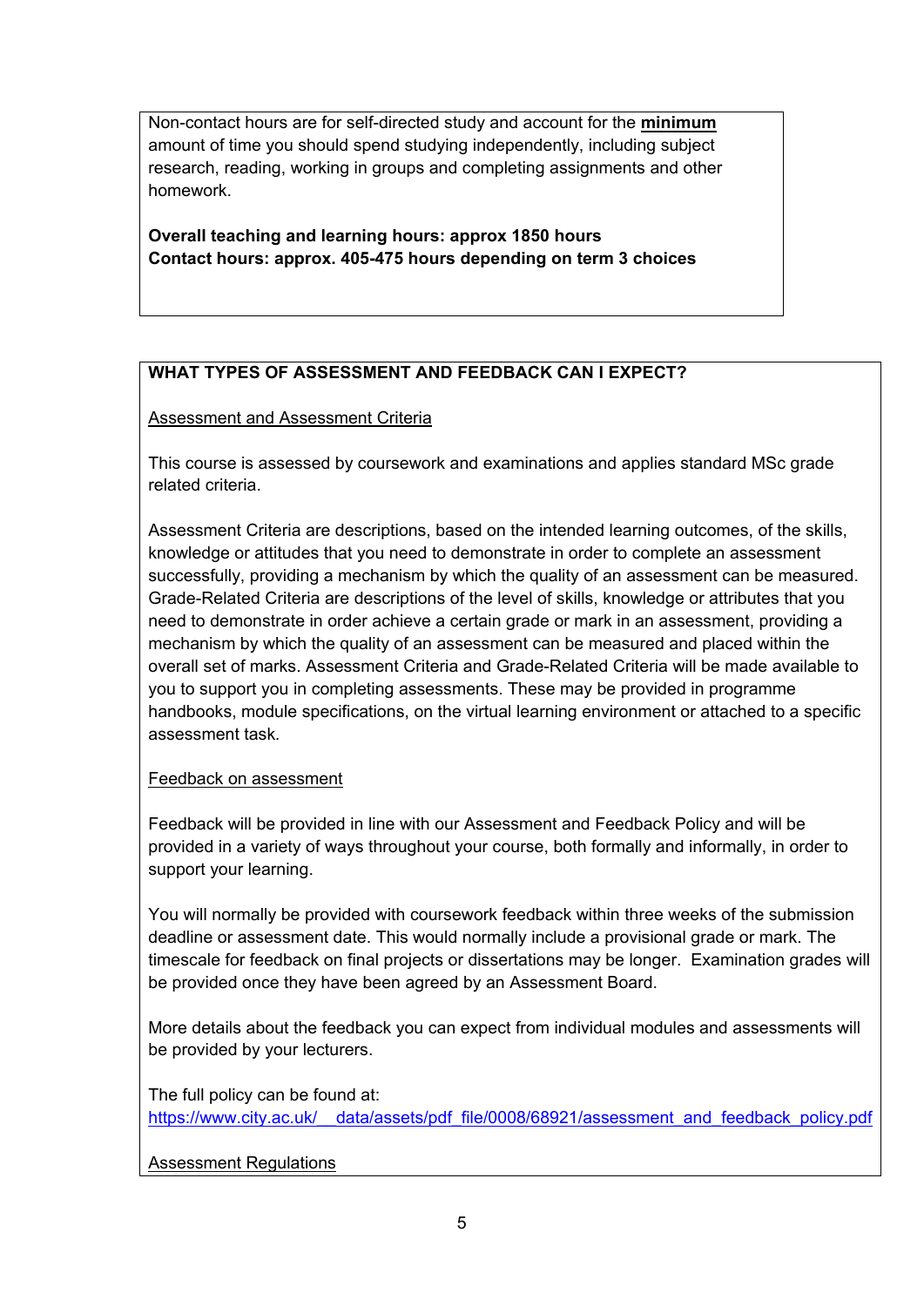In order to pass your Programme, you should complete successfully or be exempted from the relevant modules and assessments and will therefore acquire the required number of credits. The programme is weighted according to the number of credits awarded for each module. Pass / Fail modules are excluded from this calculation.

The pass mark for each module is 50% and there are no minimum qualifying marks for individual components.

If you fail an assessment component or a module, the following will apply:

# **1. Re-Sit:**

You will normally be offered one re-sit attempt.

If you are successful in the re-sit, you will be awarded the credit for that module. The mark for each assessment component that is subject to a re-sit will be capped at the pass mark for the module. This capped mark will be used in the calculation of the final module mark together with the original marks for the component(s) that you passed at first attempt.

# **2. Compensation:**

Compensation can only be awarded by the Final Assessment Board and must be applied within the following limits and conditions:

Where you fail up to a total of 20 credits (15 for a postgraduate certificate), you may be eligible for compensation if:

- Compensation is permitted for the module involved (see the "What will I Study" section of the programme specification), and
- It can be demonstrated that you have satisfied all the Learning Outcomes of the modules in the Programme, and
- A minimum overall mark of no more than 10% below the module pass mark has been achieved in the module to be compensated, and
- An aggregate mark of 50% has been achieved overall.

If you receive a compensated pass in a module you will be awarded the credit for that module. The original component marks will be retained in the record of marks and your original mark shall be used for the purpose of your award calculation.

If, at the point where you have results for all taught modules:

- You have no more than 20 credits outstanding (15 for a PG Certificate), and
- The grade for this module(s) is 40% or above, and
- Your overall degree average is at least 50%, and
- If the module(s) is eligible for compensation.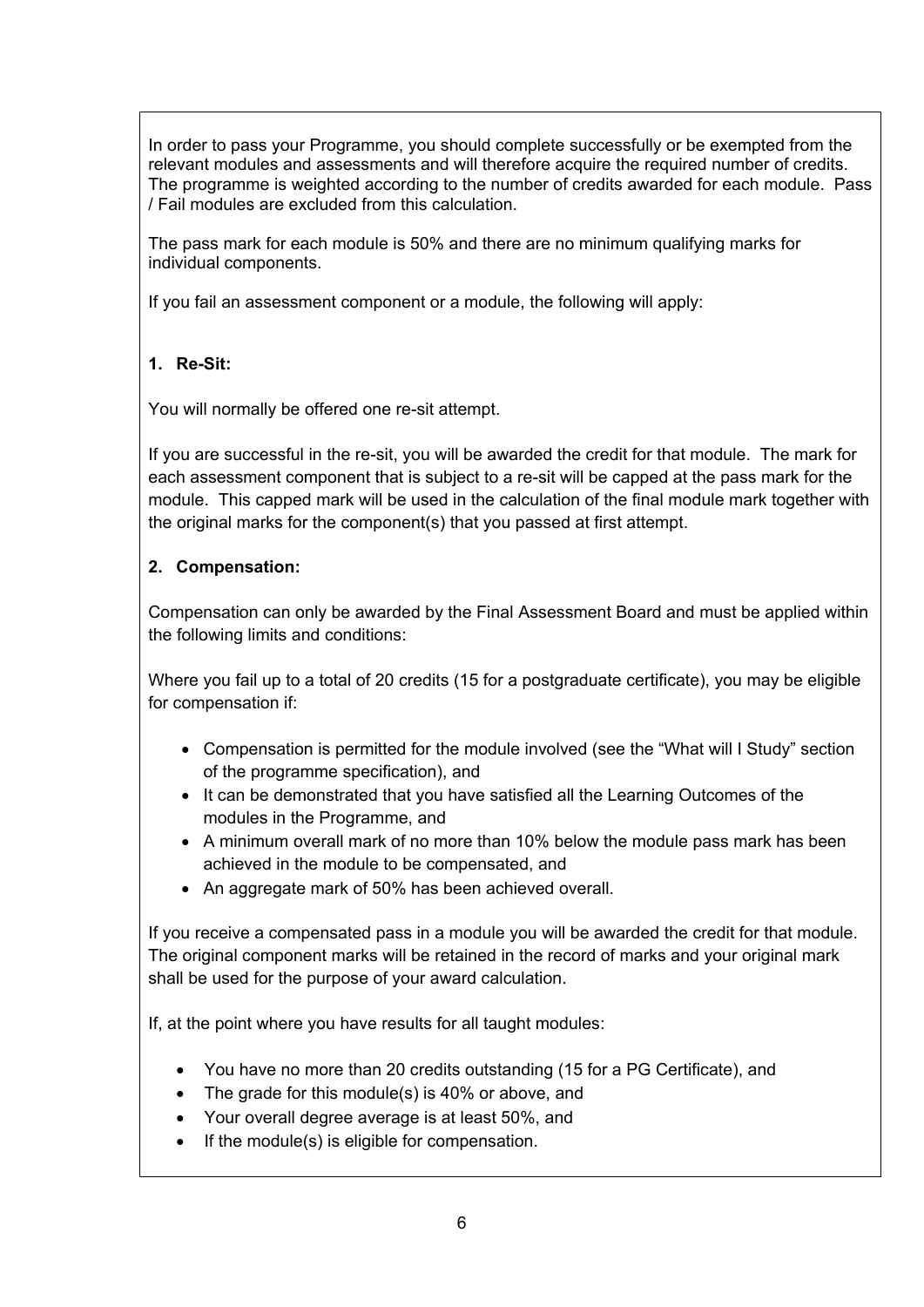Then you will **not** be required to undertake the re-sit for that module, as this will be eligible for compensation.

### **Please note:**

## • **If you fail more than 20 credits (excluding project modules), then you must retake all outstanding assessments with no exceptions.**

If you do not meet the pass requirements for a module and do not complete your re-sit by the date specified you will not progress and the Assessment Board will require that you be withdrawn from the programme.

If you fail to meet the requirements for the Programme, the Assessment Board will consider whether you are eligible for an Exit Award as per the table below.

If you would like to know more about the way in which assessment works at City, please see the full version of the Assessment Regulations at: [http://www.city.ac.uk/\\_\\_data/assets/word\\_doc/0003/69249/s19.doc](http://www.city.ac.uk/__data/assets/word_doc/0003/69249/s19.doc)

### **WHAT AWARD CAN I GET?**

Master's Degree:

|        | HE<br>Level | <b>Credits</b> | Weighting<br>(9/6) | <b>Class</b>            | $\%$ |
|--------|-------------|----------------|--------------------|-------------------------|------|
| Degree |             | 185            | 100                | <b>With Distinction</b> | 70   |
|        |             |                |                    |                         |      |

| Class                   | % required |  |  |
|-------------------------|------------|--|--|
| <b>With Distinction</b> | 70         |  |  |
| With Merit              | 65         |  |  |
| Without                 | 50         |  |  |
| Classification          |            |  |  |

### Postgraduate Diploma:

You must achieve 120 credits with a minimum mark of 50%.

|        | <b>HE</b><br>Level | <b>Credits</b> | Weighting<br>(9) | <b>Class</b>            | $\%$ |
|--------|--------------------|----------------|------------------|-------------------------|------|
| Degree |                    | 120            | 100              | <b>With Distinction</b> | 70   |
|        |                    |                |                  | <b>With Merit</b>       | 65   |

| Class                   | % required |  |  |
|-------------------------|------------|--|--|
| <b>With Distinction</b> | 70         |  |  |
| With Merit              | 65         |  |  |
| Without                 | 50         |  |  |
| Classification          |            |  |  |

If you are a student joining the programme mid- cycle as part of a dual degree programme, where modules are exempted from term one, credit for the exempted modules will be added to your student record (further details on assessment rules and regulations and calculations of awards will be available in the course / student handbook).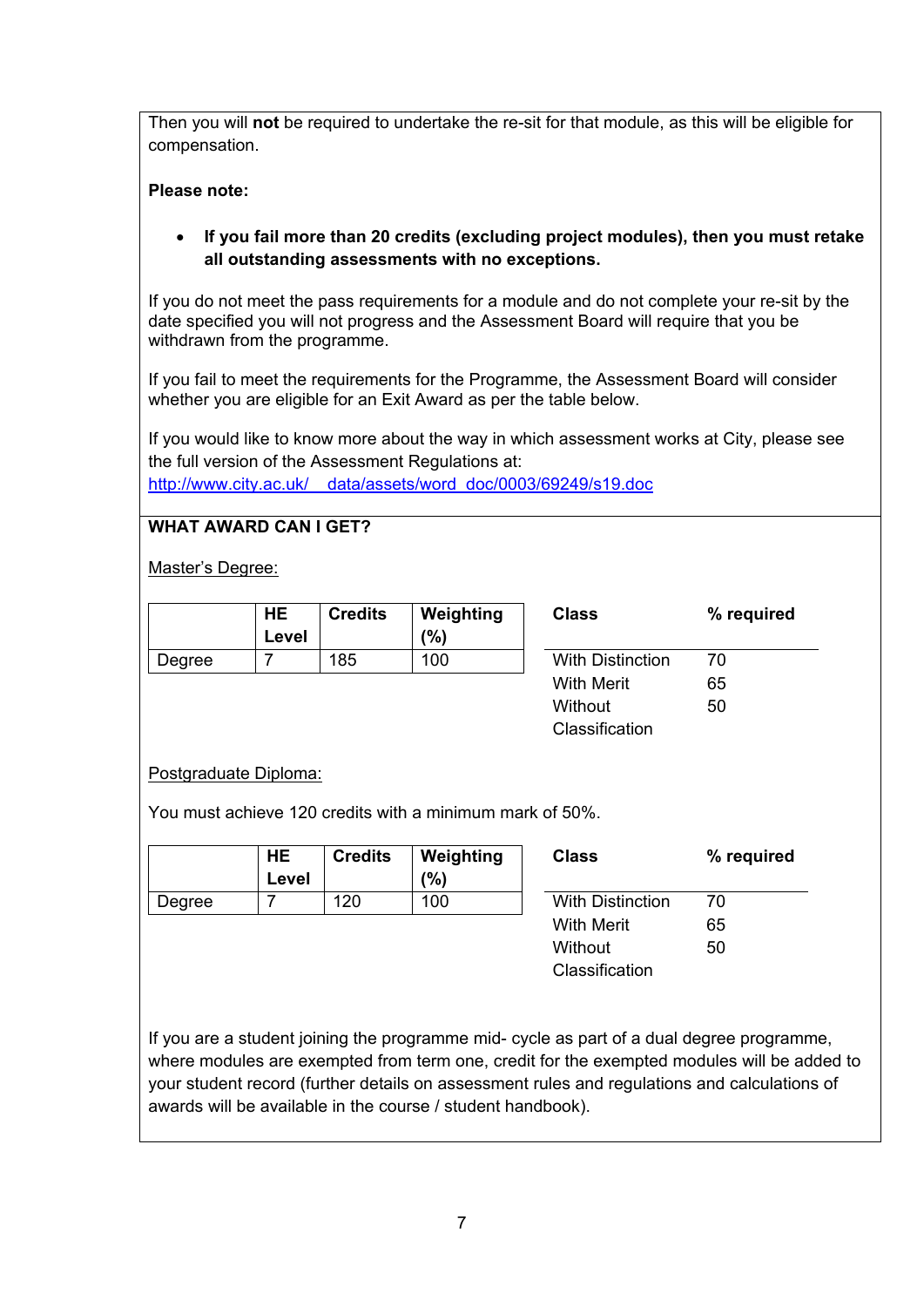# **WHAT WILL I STUDY?**

| <b>Module Title</b>                     | <b>SITS</b><br>Code | <b>Module</b><br><b>Credits</b> | Core/<br><b>Elective</b> | Can be<br>Compen- | Level          |
|-----------------------------------------|---------------------|---------------------------------|--------------------------|-------------------|----------------|
| Research Methods and                    | <b>SMM198</b>       | 10                              | $\mathsf{C}$             | sated?<br>Y       | $\overline{7}$ |
| <b>Professional Skills</b>              |                     |                                 |                          |                   |                |
| <b>Energy Economics</b>                 | <b>SMM245</b>       | 10                              | C                        | Y                 | $\overline{7}$ |
| <b>Accounting for Managers</b>          | <b>SMM240</b>       | 10                              | $\mathsf{C}$             | Y                 | $\overline{7}$ |
| <b>Quantitative Methods</b>             | <b>SMM241</b>       | 10                              | C                        | Y                 | $\overline{7}$ |
| <b>Principles of Finance</b>            | <b>SMM242</b>       | 10                              | $\overline{C}$           | Y                 | $\overline{7}$ |
| <b>Advanced Quantitative</b>            | <b>SMM623</b>       | 10                              | $\mathsf{C}$             | Ÿ                 | $\overline{7}$ |
| Methods                                 |                     |                                 |                          |                   |                |
| <b>Financial Markets</b>                | <b>SMM562</b>       | 15                              | C                        | Y                 | $\overline{7}$ |
| <b>Power &amp; Renewable Markets</b>    | <b>SMM712</b>       | 15                              | C                        | Ÿ                 | $\overline{7}$ |
| Oil and Energy Trading                  | <b>SMM100</b>       | 15                              | $\mathsf C$              | Ÿ                 | $\overline{7}$ |
| Corporate Finance                       | <b>SMM586</b>       | 15                              | $\mathsf C$              | Ÿ                 | $\overline{7}$ |
| Oil and Energy                          | <b>SMM247</b>       | 10                              | $\mathsf{C}$             | Ÿ                 | $\overline{7}$ |
| <b>Transportation and Logistics</b>     |                     |                                 |                          |                   |                |
| <b>Business Analytics for</b>           | <b>SMM744</b>       | 10                              | <b>CE</b>                | $\overline{Y}$    | $\overline{7}$ |
| Energy, Shipping Trade and              |                     |                                 |                          |                   |                |
| Finance                                 |                     |                                 |                          |                   |                |
| <b>Applied Research Project</b>         | <b>SMM799</b>       | 20                              | E                        | $\mathsf{N}$      | $\overline{7}$ |
| <b>Business Research Project</b>        | <b>SMM527</b>       | 40                              | E                        | N                 | $\overline{7}$ |
| Chartering                              | <b>SMM589</b>       | 10                              | E                        | Y                 | $\overline{7}$ |
| <b>Commodity Derivatives &amp;</b>      | <b>SMM591</b>       | 10                              | E                        | $\overline{Y}$    | $\overline{7}$ |
| Trading                                 |                     |                                 |                          |                   |                |
| <b>Energy Law</b>                       | <b>SMM923</b>       | 10                              | E                        | Ÿ                 | $\overline{7}$ |
| Energy Project Investment &             | <b>SMM133</b>       | 10                              | Е                        | Y                 | $\overline{7}$ |
| Finance                                 |                     |                                 |                          |                   |                |
| Oil & Gas Business                      | <b>SMM342</b>       | 10                              | E                        | Y                 | $\overline{7}$ |
| Management                              |                     |                                 |                          |                   |                |
| <b>Trade Finance</b>                    | <b>SMM718</b>       | 10                              | Е                        | Y                 | $\overline{7}$ |
| <b>Financial Derivatives</b>            | <b>SMM596</b>       | 10                              | E                        | Y                 | $\overline{7}$ |
| Project Finance &                       | <b>SMM953</b>       | 10                              | Е                        | Y                 | $\overline{7}$ |
| Infrastructure Investment               |                     |                                 |                          |                   |                |
| <b>Project Finance</b>                  | <b>SMM232</b>       | 10                              | E                        | Y                 | $\overline{7}$ |
| <b>Technical Analysis &amp; Trading</b> | <b>SMM529</b>       | 10                              | Е                        | Y                 | $\overline{7}$ |
| <b>Systems</b>                          |                     |                                 |                          |                   |                |
| <b>VBA with Applications for</b>        | <b>SMM238</b>       | 10                              | E                        | Y                 | $\overline{7}$ |
| Finance                                 |                     |                                 |                          |                   |                |
| Ethics, Society and the                 | <b>SMM500</b>       | 10                              | Е                        | Y                 | $\overline{7}$ |
| <b>Finance Sector</b>                   |                     |                                 |                          |                   |                |
| <b>Mergers &amp; Acquisitions</b>       | <b>SMM233</b>       | 10                              | E                        | Y                 | $\overline{7}$ |
| <b>Hedge Funds</b>                      | <b>SMM121</b>       | 10 <sup>1</sup>                 | Е                        | Y                 | $\overline{7}$ |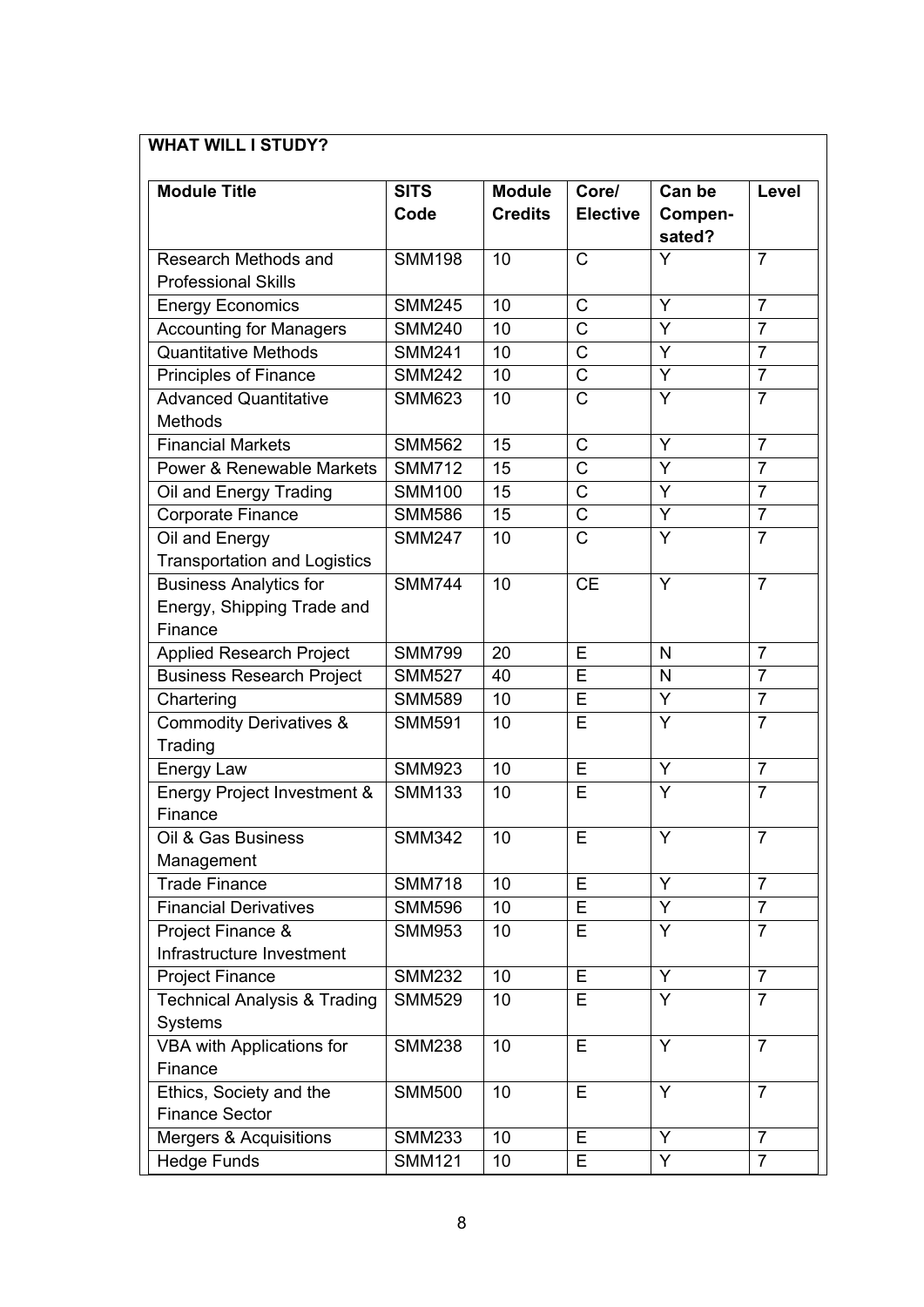During term three you will be able to choose from a range of electives to personalise your experience.

This list of electives is an indication of the range of modules that can be on offer and is subject to change due to circumstances such as: enhancing or updating the quality and content of educational provision; responding to student feedback; academic staffing changes; the number of students in each programme; a lack of student demand for certain modules; or factors beyond the institution's reasonable control, such as meeting the latest requirements of a commissioning or accrediting body. For these reasons, not all the electives listed will be offered every year. New (additional or replacement) modules may also be added for these reasons.

There may also be pre-requisites for joining a module, and space and timetable availability restrictions may also apply.

The list of electives offered in a given year will be confirmed by February 1<sup>st</sup>.

### **TO WHAT KIND OF CAREER MIGHT I GO ON?**

**<http://www.cass.city.ac.uk/more-about-cass/careers-services> - Careers Service**

**<http://www.cass.city.ac.uk/more-about-cass/alumni-services> - Alumni Service**

# **WILL I GET ANY PROFESSIONAL RECOGNITION?**

**Accrediting Body:** Energy Institute

### **Nature of Accreditation**

The degree is validates by the Energy Institute, of which students can become members after graduating.

### **HOW DO I ENTER THE PROGRAMME?**

To be accepted on to a Bayes MSc degree you will need a good Bachelors degree. This usually means a UK 2.1 or above, or the equivalent from an overseas institution. Some level of previous study in the specific subject area may be required.

Applicants will need to submit two references, one of which must be an academic reference if the candidate does not have previous work experience. Previous work experience is not a requirement of our full time MSc courses.